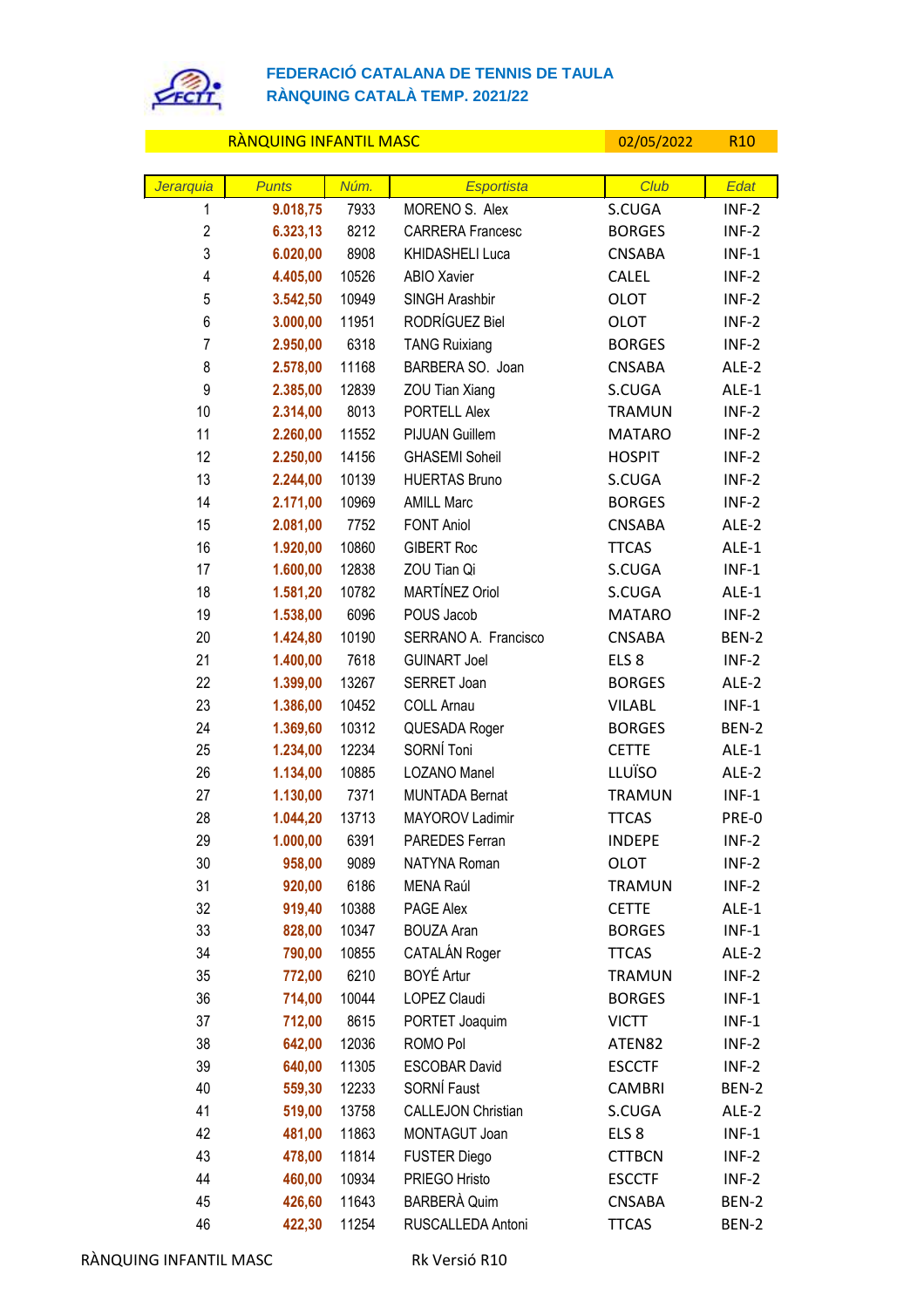|           | <b>RANQUING INFANTIL MASC</b> |       |                          | 02/05/2022    | R <sub>10</sub> |
|-----------|-------------------------------|-------|--------------------------|---------------|-----------------|
|           |                               |       |                          |               |                 |
| Jerarquia | <b>Punts</b>                  | Núm.  | Esportista               | Club          | Edat            |
| 47        | 420,00                        | 11537 | MATARÓ Isaac             | <b>MATARO</b> | ALE-1           |
| 48        | 412,00                        | 12868 | <b>TORRENTS Joan</b>     | <b>VICTT</b>  | ALE-2           |
| 49        | 410,00                        | 10464 | POCH Roger               | <b>TTCAS</b>  | ALE-1           |
| 50        | 408,30                        | 15811 | NEGREDO Eric             | <b>BORGES</b> | BEN-2           |
| 51        | 398,00                        | 6661  | <b>LEONE Mateo</b>       | <b>CALEL</b>  | ALE-1           |
| 52        | 375,00                        | 11746 | YANG Owen                | <b>CNSABA</b> | ALE-1           |
| 53        | 372,00                        | 12824 | FERRÉ Marcel             | <b>HOSPIT</b> | $INF-2$         |
| 54        | 362,00                        | 8074  | PEDROSA Hector           | <b>CETTE</b>  | $INF-1$         |
| 55        | 360,00                        | 10887 | ROMAGOSA Juli            | LLUÏSO        | $INF-1$         |
| 56        | 346,00                        | 11304 | FERNANDEZ David          | <b>ESCCTF</b> | $INF-1$         |
| 57        | 328,00                        | 10909 | <b>MORENO Quim</b>       | RIPLET        | ALE-2           |
| 58        | 324,00                        | 14428 | SOLÉ Andreu              | <b>BORGES</b> | ALE-2           |
| 59        | 316,00                        | 11710 | ARBUSÀ Ferran            | <b>OLOT</b>   | $INF-2$         |
| 60        | 308,00                        | 9053  | <b>CURÓS Pere</b>        | <b>TRAMUN</b> | $INF-1$         |
| 60        | 308,00                        | 11867 | <b>BOUCHERIE Enoc</b>    | <b>AMICS</b>  | ALE-2           |
| 62        | 306,00                        | 11821 | <b>MESTRE Lluc</b>       | <b>CTTBCN</b> | $INF-2$         |
| 63        | 305,00                        | 13679 | <b>BENET Adrià</b>       | <b>BORGES</b> | ALE-1           |
| 64        | 298,00                        | 11167 | RUIZ M. Jordi            | <b>CNSABA</b> | ALE-2           |
| 64        | 298,00                        | 12831 | <b>HERNÁNDEZ Pol</b>     | <b>CETTE</b>  | ALE-1           |
| 66        | 266,00                        | 11832 | <b>GALLEGOS Isaac</b>    | <b>BASCA</b>  | ALE-2           |
| 67        | 263,00                        | 11939 | WIELAND Johann           | <b>CALEL</b>  | ALE-1           |
| 68        | 240,21                        | 13347 | <b>MASDEU Miquel</b>     | <b>GIRONA</b> | BEN-2           |
| 69        | 226,50                        | 13985 | MARTÍNEZ Roger           | <b>TRAMUN</b> | ALE-1           |
| 70        | 223,00                        | 13370 | <b>NADAL Met</b>         | <b>GIRONA</b> | ALE-1           |
| 71        | 210,00                        | 10859 | <b>GARCÍA Albert</b>     | <b>AMICS</b>  | ALE-2           |
| 72        | 208,60                        | 15279 | MARTÍNEZ Rafael          | <b>CAMBRI</b> | BEN-1           |
| 73        | 200,00                        | 12395 | <b>MARTÍN Aleix</b>      | <b>ESCCTF</b> | ALE-2           |
| 74        | 197,62                        | 11516 | <b>MORENO</b> Gerard     | <b>BORGES</b> | BEN-2           |
| 75        | 185,00                        | 12380 | CORTADA Otger            | <b>BASCA</b>  | $ALE-1$         |
| 76        | 176,00                        | 14611 | <b>HERMIDA Aleix</b>     | <b>CETTE</b>  | BEN-2           |
| 77        | 168,10                        | 12382 | TUBERT Ivó               | <b>BASCA</b>  | BEN-2           |
| 78        | 160,00                        | 12726 | CASTELLÓ Marc            | MOLLSA        | BEN-2           |
| 79        | 144,00                        | 6624  | <b>BENET Roger</b>       | <b>BORGES</b> | ALE-2           |
| 80        | 140,00                        | 12566 | NUÑEZ Roc                | <b>MATARO</b> | ALE-1           |
| 81        | 138,20                        | 13022 | <b>CABRERA Iker</b>      | <b>CETTE</b>  | BEN-2           |
| 82        | 128,10                        | 13392 | <b>BOSCH Arnau</b>       | <b>BASCA</b>  | BEN-2           |
| 83        | 128,00                        | 7589  | <b>BUENO Poul Ignasi</b> | OLESA         | $INF-2$         |
| 83        | 128,00                        | 12725 | SOLER Blai               | MOLLSA        | ALE-2           |
| 85        | 127,00                        | 15045 | <b>BAQUEDANO Bruno</b>   | <b>GANXET</b> | ALE-2           |
| 86        | 125,00                        | 13535 | <b>BENAVENTE Nil</b>     | <b>ESCCTF</b> | $INF-2$         |
| 87        | 120,00                        | 13995 | <b>PUJALES Victor</b>    | <b>GANXET</b> | ALE-2           |
| 87        | 120,00                        | 14268 | MARTINEZ Jordi           | <b>GANXET</b> | ALE-1           |
| 89        | 112,00                        | 10826 | SAMPEDRO Yerai           | <b>GANXET</b> | ALE-1           |
| 90        | 110,40                        | 14223 | GRANADOS Joan            | <b>CTTBDN</b> | BEN-1           |
| 91        | 110,00                        | 11775 | <b>CUTILLAS Octavi</b>   | RIPLET        | $INF-2$         |
| 92        | 107,80                        | 13369 | <b>AMANTIA Liam</b>      | <b>CTTBDN</b> | BEN-2           |
| 93        | 101,00                        | 13776 | <b>GARCIA Eudald</b>     | MOLLSA        | BEN-2           |
| 94        | 100,00                        | 14891 | PROUS Gerard             | <b>GANXET</b> | ALE-2           |
| 95        | 97,00                         | 14202 | VERDEJO Adria            | <b>NASTIC</b> | ALE-1           |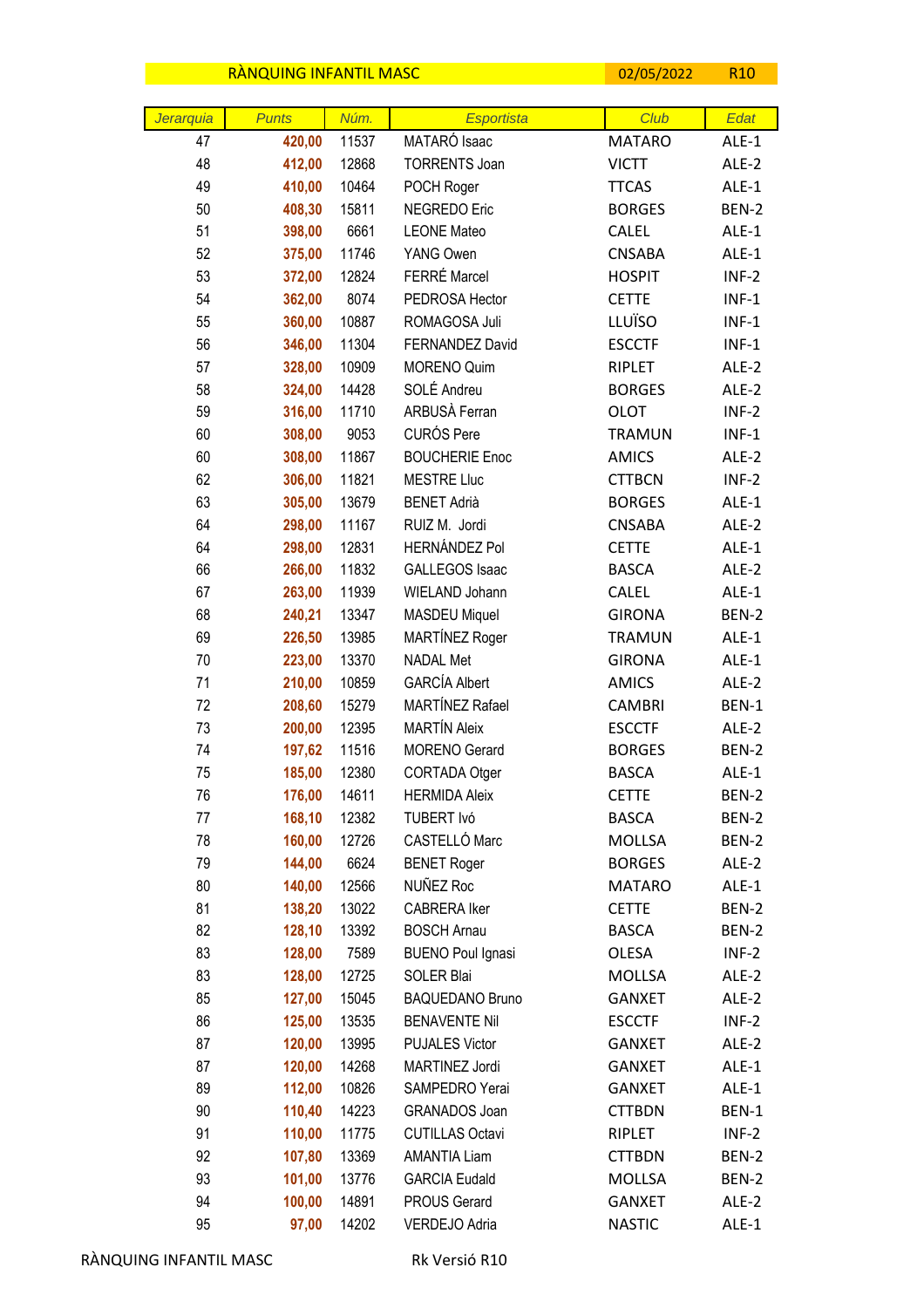|           | <b>RANQUING INFANTIL MASC</b> |       |                                | 02/05/2022       | R <sub>10</sub> |
|-----------|-------------------------------|-------|--------------------------------|------------------|-----------------|
|           |                               |       |                                |                  |                 |
| Jerarquia | <b>Punts</b>                  | Núm.  | Esportista                     | Club             | Edat            |
| 96        | 91,25                         | 11949 | <b>DACHS Gil</b>               | <b>VICTT</b>     | $INF-1$         |
| 97        | 91,00                         | 13133 | <b>MORERA Arnau</b>            | <b>AMICS</b>     | $INF-1$         |
| 98        | 90,00                         | 14179 | <b>CARACUEL Daniel</b>         | <b>AMICS</b>     | BEN-2           |
| 99        | 85,00                         | 15069 | <b>LLOVET Arnau</b>            | S.CUGA           | ALE-1           |
| 100       | 80,00                         | 9149  | <b>CASELLAS Pere</b>           | <b>TRAMUN</b>    | ALE-2           |
| 100       | 80,00                         | 11640 | ROS Guillem                    | RIPLET           | ALE-1           |
| 102       | 77,00                         | 12296 | <b>COROMINAS Albert</b>        | ELS <sub>8</sub> | $INF-1$         |
| 102       | 77,00                         | 13993 | PRIETO Arnau                   | S.CUGA           | $INF-1$         |
| 104       | 74,00                         | 12871 | AREVALO Pol                    | <b>GIRONA</b>    | $INF-1$         |
| 104       | 74,00                         | 14597 | <b>TORRENTE Eudald</b>         | <b>CTTBDN</b>    | BEN-1           |
| 106       | 71,20                         | 13520 | VILA Josep                     | <b>CNSABA</b>    | <b>BEN-1</b>    |
| 107       | 71,00                         | 11774 | <b>GARCÍA Alex</b>             | RIPLET           | $INF-2$         |
| 108       | 70,00                         | 8679  | <b>CERVANTES Joel</b>          | <b>CALEL</b>     | $INF-1$         |
| 108       | 70,00                         | 13765 | ARAUJO Ismael                  | S.CUGA           | $INF-2$         |
| 110       | 67,00                         | 12136 | PLAZA Pau                      | <b>CNSABA</b>    | $INF-2$         |
| 110       | 67,00                         | 12160 | <b>BAULENAS Arnau</b>          | <b>SENTME</b>    | $INF-1$         |
| 112       | 64,40                         | 13971 | ZHOU Yu                        | <b>CTTBCN</b>    | BEN-1           |
| 113       | 64,00                         | 13330 | <b>SERRA Pol</b>               | <b>MOLLSA</b>    | ALE-2           |
| 114       | 62,70                         | 13244 | <b>HORMIGON Aniol</b>          | <b>TORELL</b>    | BEN-1           |
| 115       | 61,00                         | 13382 | AGUILERA Alejandro             | <b>CNSABA</b>    | BEN-1           |
| 116       | 60,00                         | 11700 | RISCO Roger                    | <b>VILABL</b>    | $INF-1$         |
| 117       | 55,20                         | 10853 | MAMPEL N. Ramon                | <b>AMICS</b>     | BEN-2           |
| 118       | 54,00                         | 12403 | <b>ALTAR Pau</b>               | RIPLET           | $INF-2$         |
| 119       | 53,00                         | 13838 | <b>TORRADEFLOT Ricard</b>      | <b>BORGES</b>    | BEN-2           |
| 119       | 53,00                         | 14001 | ALENTÀ Cesc                    | <b>BORGES</b>    | BEN-2           |
| 121       | 50,00                         | 14002 | ALENTÀ Unai                    | <b>BORGES</b>    | PRE-0           |
| 122       | 48,00                         | 13593 | <b>RUIZ Guillem</b>            | LLUÏSO           | ALE-2           |
| 123       | 48,00                         | 14650 | <b>PETER Patrick</b>           | <b>GANXET</b>    | ALE-1           |
| 124       | 47,00                         | 13164 | <b>MENDEZ Gil</b>              | <b>VALLSTO</b>   | $INF-2$         |
| 125       | 42,00                         | 14947 | <b>HERNANDEZ Eder</b>          | <b>AMICS</b>     | $INF-2$         |
| 125       | 42,00                         | 14988 | <b>LUCAS Pablo</b>             | <b>CTTBDN</b>    | $INF-1$         |
| 127       | 40,00                         | 9087  | MOLINÉ Gerard                  | <b>OLOT</b>      | $INF-1$         |
| 127       | 40,00                         | 10449 | <b>VALERA Miquel</b>           | <b>VILABL</b>    | $INF-1$         |
| 127       | 40,00                         | 10912 | SILVA Adrian                   | RIPLET           | $INF-2$         |
| 127       | 40,00                         | 11715 | <b>GIMENO Bernat</b>           | <b>VILANO</b>    | $INF-1$         |
| 127       | 40,00                         | 11842 | FIGUERAS Jan                   | <b>BASCA</b>     | ALE-2           |
| 127       | 40,00                         | 14015 | SOLA Roger                     | <b>CTGALI</b>    | BEN-1           |
| 127       | 40,00                         | 14287 | <b>BALAGUER Rafel</b>          | ATEN82           | ALE-1           |
| 134       | 39,10                         | 13885 | <b>CORBELLA Bernat Benigne</b> | <b>BASCA</b>     | BEN-2           |
| 135       | 36,00                         | 13478 | <b>CARMONA Daniel</b>          | LLUÏSO           | BEN-1           |
| 136       | 35,00                         | 15052 | FERNÁNDEZ Jan                  | <b>NASTIC</b>    | PRE-0           |
| 137       | 33,50                         | 15050 | COFIÑO Luis                    | <b>GANXET</b>    | ALE-2           |
| 138       | 31,00                         | 14003 | SERRANO Àlvaro                 | <b>BORGES</b>    | ALE-1           |
| 139       | 30,00                         | 11862 | PUJOL Biel                     | ELS <sub>8</sub> | $INF-1$         |
| 139       | 30,00                         | 13709 | <b>PONCE Lucas</b>             | <b>FALCO</b>     | BEN-1           |
| 139       | 30,00                         | 14481 | LOPEZ Iker                     | <b>GANXET</b>    | ALE-2           |
| 142       | 29,70                         | 10967 | <b>MACHÍN Marc</b>             | <b>TRAMUN</b>    | BEN-2           |
| 143       | 27,00                         | 12351 | <b>BUENO Izan</b>              | <b>NASTIC</b>    | $INF-2$         |
| 143       | 27,00                         | 13738 | <b>GARCIA Edgar</b>            | <b>VILANO</b>    | $INF-1$         |

 $\overline{\phantom{a}}$